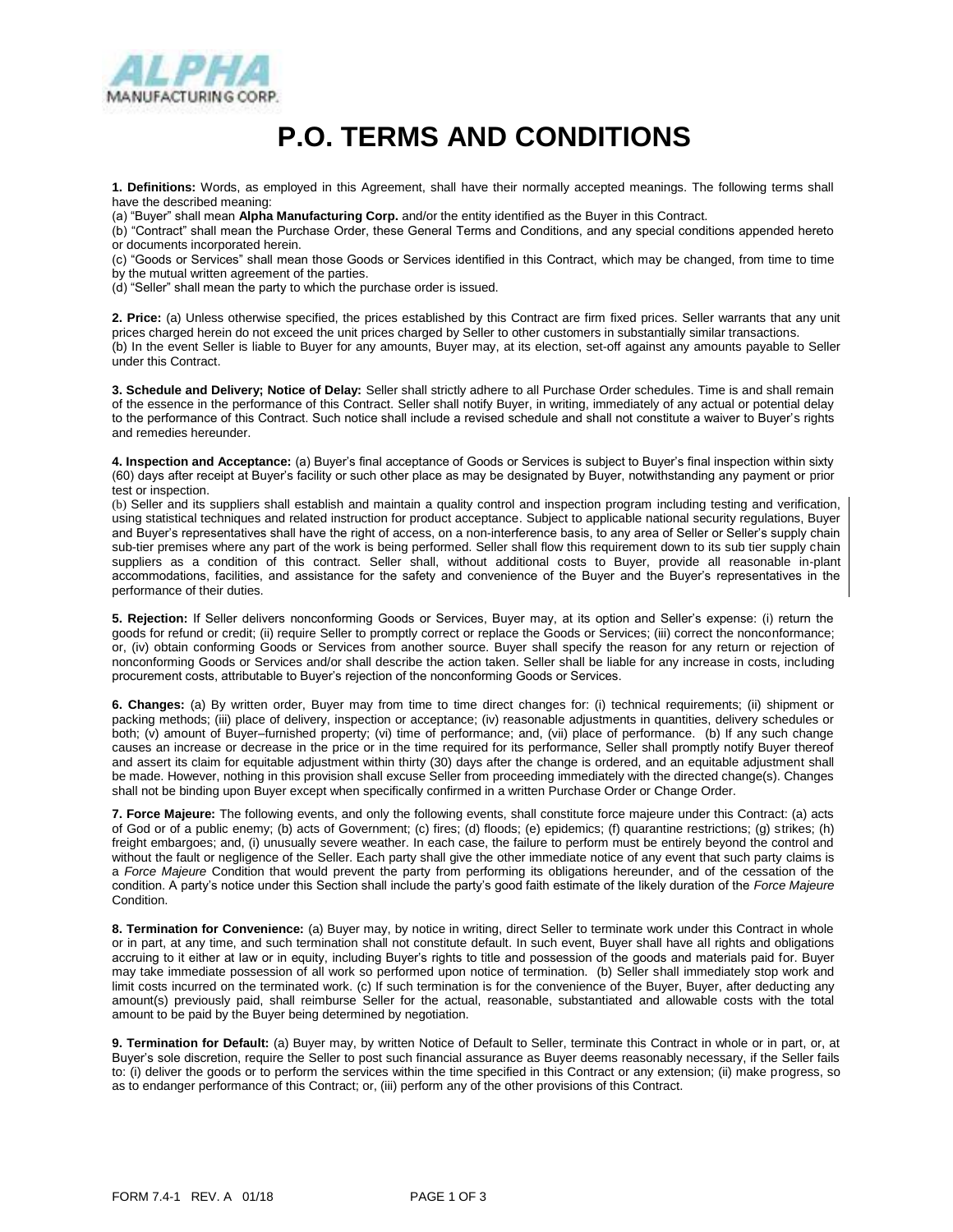

## **P.O. TERMS AND CONDITIONS**

(b) Buyer may require Seller to transfer title and deliver to Buyer, in the manner and to the extent directed by Buyer, any partially completed goods and raw material, parts, tools, dies, jigs, fixtures, plans, drawings, services, information and contract rights (Materials) as Seller has produced or acquired for the performance of this Contract, including the assignment to Buyer of Seller's subcontracts. Seller further agrees to protect and preserve property in the possession of Seller in which Buyer has an interest. Payment for completed goods delivered to and accepted by Buyer shall be at the Contract price. Payment for unfinished Goods or Services, which have been delivered to and accepted by Buyer and for the protection and preservation of property, shall be at a price determined in the same manner as provided in the Termination for Convenience provision hereof except that Seller shall not be entitled to profit. Buyer may withhold from Seller moneys otherwise due Seller for completed goods and/or Materials in such amounts as Buyer determines necessary to protect Buyer against loss due to outstanding liens or claims against said goods and Materials. (c) Seller shall promptly notify Buyer if Seller is the subject of any petition in bankruptcy. In the event of Seller's bankruptcy, Buyer may require Seller to post such financial assurance, as Buyer, in its sole discretion, deems necessary. Failure to post such financial assurance upon ten (10) days written notice shall constitute a default under this Contract. The rights and remedies of Buyer in this clause are in addition to any other rights and remedies provided by law or under this Contract.

**10. Goods Warranty**: Unless stated otherwise in the documents accompanying these terms and conditions, Seller shall warrant all goods against defects in design and performance for a period of one year following delivery. If this Contract is for delivery of goods, Seller shall observe, comply with and afford Buyer all applicable Uniform Commercial Code warranties contained in the New York Consolidated Laws, and Seller hereby acknowledges that Buyer does not waive or accept any disclaimer of any such warranties.

**11. Right of Access**: Unless stated otherwise in the documents accompanying these terms and conditions, Seller shall allow right of access to Buyer, Buyer's Customer, and regulatory authorities to all facilities involved in the order, and to all applicable records.

**12. Notification of Nonconforming Product:** Seller shall notify Buyer of nonconforming product detected after delivery of product, which could or does affect product delivered.

**13. Notification of Changes in Product/Process Definition:** Supplier shall notify Buyer of any changes in product and/or process definition, changes of suppliers, and changes of manufacturing facility location that affects or could affect product acceptance.

**14. Disputes:** The provisions of this Contract shall be interpreted in accordance with the laws of the State of New York without resort to said state's Conflict of Law rule, and in accordance with its fair meaning and not strictly against either party. Pending final resolution of a dispute hereunder, Seller shall proceed diligently with the performance of this Contract and in accordance with all the Terms and Conditions contained herein and with the Buyer's direction thereof. Buyer and Seller shall each bear its own costs of processing any dispute hereunder.

**15. Assignment:** Neither this order nor any rights or obligations herein may be assigned by you nor may you delegate the performance of any of your duties hereunder without, in either case, the Buyer's prior written consent.

**16. Release of Information to Public:** Seller shall not, without the prior written consent of Buyer, make any release of information concerning this order or any other information related to Buyer (other than to Seller's employees and subcontractors that is required for the performance of their duties), including copies of this order or identifying the items sold by Seller to Buyer, nor use the name of Buyer in any advertising or publicity, except as may be necessary to comply with proper legal demand.

**17. Purchase Order Confirmation:** This order must be confirmed. a) Purchase order is not effective until Buyer receives a copy executed and signed by an authorized representative of the seller acknowledging the terms and conditions of this order. Shipment of merchandise also implies acceptance of the terms and conditions of this purchase order as well as the noted quality clauses. b) Any additional or different terms or conditions which may appear in any communication from Seller are hereby expressly objected to and shall not be effective or binding unless specifically agreed to in writing by Buyer's Purchase Department. c) Buyer's acceptance of gods shall not deem acceptance of any additional or different terms or conditions, unless such acceptance specifically recognizes and assents to their inclusion. d) Buyer reserves the right to cancel any purchase and return any product that does not have a signed confirmation.

**18. Shipping:** All goods are to be shipped freight collect, F.O.B. destination by the specified carrier, unless otherwise stated. a) DO NOT CHARGE INSURANCE except upon Buyer's written request. b) Regardless of F.O.B. point, Seller agrees to bear all risk of loss, injury, or destruction of goods and materials ordered herein which occur prior to acceptance by Buyer. c) No such loss, injury, or destruction shall release Seller from any obligations hereunder.

**19. Defective Product:** Seller must guarantee a return for all defective products. a) Goods rejected by Buyer for whatever reason shall be held, transported and/or stored at Seller's sole expense. Seller shall promptly reimburse Buyer for any such expenses. B) Defective product purchase COD will be returned COD to Seller or COD check will be cancelled, at Buyer's discretion. c) Seller is responsible for all costs associated RoHS noncompliance returns and will accept a full return for all parts not meeting RoHS compliance criteria if necessary. d) Seller is 100% responsible for all monetary and/or rework costs associated with product failures in addition to any further cost whatsoever associated with product failures. e) If suspect parts/counterfeit parts are furnished under this agreement such parts shall be impounded by Buyer. Buyer may provide a sample batch Supplier for verification and authentication. In addition, Buyer reserves the right to send such items to the appropriate manufacturer and appropriate authorities for investigation. f) Seller shall be liable for all costs relating to impound, investigation, removal, or replacement of suspect/counterfeit parts.